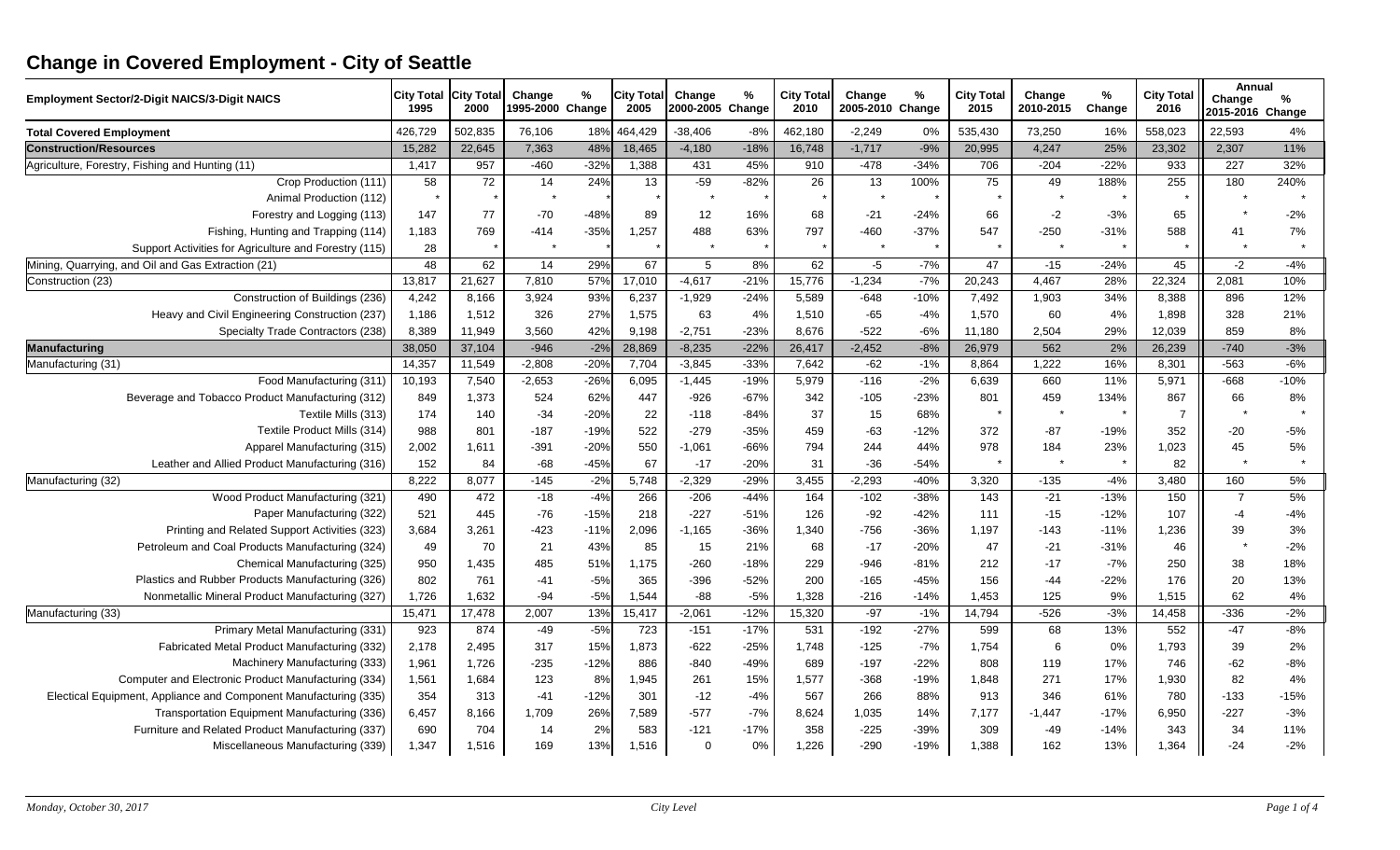| Employment Sector/2-Digit NAICS/3-Digit NAICS                | <b>City Total</b><br>1995 | <b>City Total</b><br>2000 | Change<br>1995-2000 Change | %      | <b>City Total</b><br>2005 | Change<br>2000-2005 Change | %       | <b>City Total</b><br>2010 | %<br>Change<br>2005-2010 Change |         | City Total<br>2015 | Change<br>2010-2015 | %<br>Change | <b>City Total</b><br>2016 | Annual<br>Change<br>2015-2016 Change | %       |
|--------------------------------------------------------------|---------------------------|---------------------------|----------------------------|--------|---------------------------|----------------------------|---------|---------------------------|---------------------------------|---------|--------------------|---------------------|-------------|---------------------------|--------------------------------------|---------|
| <b>Wholesale Trade/Transportation/Utilities (WTU)</b>        | 40.545                    | 43.636                    | 3.091                      | 8%     | 34,930                    | $-8.706$                   | $-20%$  | 29.206                    | $-5,724$                        | $-16%$  | 30.775             | 1.569               | 5%          | 30.574                    | $-201$                               | $-1%$   |
| Utilities (22)                                               |                           |                           | $\star$                    |        | 38                        | $\star$                    |         | 177                       | 139                             | 366%    | 189                | 12                  | 7%          | 218                       | 29                                   | 15%     |
| Wholesale Trade (42)                                         | 22,095                    | 22,839                    | 744                        | 3%     | 18,764                    | $-4,075$                   | $-18%$  | 15,642                    | $-3,122$                        | $-17%$  | 17,380             | 1.738               | 11%         | 17,112                    | $-268$                               | $-2%$   |
| Merchant Wholesalers, Durable Goods (423)                    | 12,611                    | 13,614                    | 1,003                      | 8%     | 10,367                    | $-3,247$                   | $-24%$  | 8,522                     | $-1,845$                        | $-18%$  | 8,800              | 278                 | 3%          | 8,834                     | 34                                   | 0%      |
| Merchant Wholesalers, Nondurable Goods (424)                 | 7,924                     | 8,069                     | 145                        | 2%     | 6,950                     | $-1,119$                   | $-14%$  | 4.940                     | $-2,010$                        | $-29%$  | 5.429              | 489                 | 10%         | 4,955                     | $-474$                               | $-9%$   |
| Wholesale Electronic Markets and Agents and Brokers (425)    | 1,560                     | 1,156                     | $-404$                     | $-26%$ | 1.447                     | 291                        | 25%     | 2.181                     | 734                             | 51%     | 3.151              | 970                 | 44%         | 3.323                     | 172                                  | 5%      |
| Transportation and Warehousing (48)                          | 10,766                    | 13,210                    | 2,444                      | 23%    | 12,994                    | $-216$                     | $-2%$   | 10,866                    | $-2,128$                        | $-16%$  | 10,380             | $-486$              | $-4%$       | 10,597                    | 217                                  | 2%      |
| Air Transportation (481)                                     | 234                       | 357                       | 123                        | 53%    |                           |                            |         | 130                       |                                 |         |                    |                     |             |                           |                                      |         |
| Rail Transportation (482)                                    | $\mathbf 0$               | $\Omega$                  | $\Omega$                   | #Type! |                           | $\star$                    | $\star$ |                           | $\star$                         | $\star$ | $\star$            | $\star$             | $\star$     | $\star$                   |                                      |         |
| Water Transportation (483)                                   | 2,116                     | 2,647                     | 531                        | 25%    | 3,069                     | 422                        | 16%     | 2,920                     | $-149$                          | $-5%$   | 3,180              | 260                 | 9%          | 3,217                     | 37                                   | $1\%$   |
| Truck Transportation (484)                                   | 2,524                     | 1,663                     | $-861$                     | $-34%$ | 871                       | $-792$                     | $-48%$  | 824                       | $-47$                           | $-5%$   | 756                | $-68$               | $-8%$       | 781                       | 25                                   | 3%      |
| Transit and Ground Passenger Transportation (485)            | 1,844                     | 3,169                     | 1,325                      | 72%    | 1,708                     | $-1,461$                   | $-46%$  | 1,842                     | 134                             | 8%      | 1.689              | -153                | $-8%$       | 1,628                     | $-61$                                | $-4%$   |
| Scenic and Sightseeing Transportation (487)                  | 266                       | 434                       | 168                        | 63%    | 310                       | $-124$                     | $-29%$  |                           |                                 |         | 408                |                     |             | 479                       | 71                                   | 17%     |
| Support Activities for Transportation (488)                  | 3,759                     | 4,940                     | 1,181                      | 31%    | 5,050                     | 110                        | 2%      | 4,794                     | $-256$                          | $-5%$   | 4,171              | $-623$              | $-13%$      | 4,290                     | 119                                  | 3%      |
| Transportation and Warehousing (49)                          |                           |                           | $\star$                    |        | 3,135                     | $\star$                    |         | 2,520                     | $-615$                          | $-20%$  | 2,826              | 306                 | 12%         | 2,648                     | $-178$                               | $-6%$   |
| Postal Service (491)                                         |                           | $\Omega$                  | $\star$                    |        |                           | $\star$                    |         | $\Omega$                  | $\star$                         |         | $\Omega$           | $\mathbf 0$         | #Type!      | $\star$                   |                                      | $\star$ |
| Couriers and Messengers (492)                                | 2,998                     |                           |                            |        | 2,579                     |                            |         | 2,061                     | $-518$                          | $-20%$  | 2.285              | 224                 | 11%         | 2,181                     | $-104$                               | $-5%$   |
| Warehousing and Storage (493)                                | 3,871                     |                           |                            |        |                           |                            |         | 459                       |                                 |         | 541                | 82                  | 18%         | 466                       | $-75$                                | $-14%$  |
| Finance/Insurance/Real Estate (FIRE)                         | 35,253                    | 42,471                    | 7,218                      | 20%    | 38,450                    | $-4,021$                   | $-9%$   | 31,970                    | $-6,480$                        | $-17%$  | 31,761             | $-209$              | $-1%$       | 32,625                    | 864                                  | 3%      |
| Finance and Insurance (52)                                   | 26,235                    | 31,395                    | 5,160                      | 20%    | 27,520                    | $-3,875$                   | $-12%$  | 21,766                    | $-5,754$                        | $-21%$  | 20,821             | $-945$              | $-4%$       | 21,004                    | 183                                  | 1%      |
| Monetary Authorities- Central Bank (521)                     |                           |                           | $\star$                    |        |                           | $\star$                    |         | $\Omega$                  | $\star$                         | $\star$ | $\Omega$           | $\mathbf 0$         | #Type!      |                           |                                      | $\star$ |
| Credit Intermediation and Related Activities (522)           | 10,080                    | 11,772                    | 1,692                      | 17%    | 12,734                    | 962                        | 8%      | 7,289                     | $-5,445$                        | $-43%$  | 5,743              | $-1,546$            | $-21%$      | 5,630                     | $-113$                               | $-2%$   |
| Securities, Comm Contract and Oth Finan Invest and Rel (523) | 3,210                     | 4,918                     | 1.708                      | 53%    | 4.277                     | $-641$                     | $-13%$  | 4.492                     | 215                             | 5%      | 5.846              | 1.354               | 30%         | 5.959                     | 113                                  | 2%      |
| Insurance Carries and Related Activities (524)               | 11,990                    | 14,038                    | 2,048                      | 17%    | 10,159                    | $-3,879$                   | $-28%$  | 9,850                     | -309                            | $-3%$   | 9,224              | $-626$              | $-6%$       | 9,409                     | 185                                  | 2%      |
| Funds, Trusts and Other Financial Services (525)             | 763                       |                           |                            |        |                           |                            |         | 135                       | $\star$                         | $\star$ | 8                  | $-127$              | $-94%$      | 6                         | $-2$                                 | $-25%$  |
| Real Estate and Rental and Leasing (53)                      | 9,018                     | 11,076                    | 2,058                      | 23%    | 10,930                    | $-146$                     | $-1%$   | 10,204                    | $-726$                          | $-7%$   | 10,940             | 736                 | 7%          | 11,621                    | 681                                  | 6%      |
| Real Estate (531)                                            | 7,435                     | 8,562                     | 1,127                      | 15%    | 8,690                     | 128                        | 1%      | 8,197                     | $-493$                          | $-6%$   | 9,578              | 1,381               | 17%         | 10,153                    | 575                                  | 6%      |
| Rental and Leasing Services (532)                            | 1,511                     | 2,420                     | 909                        | 60%    | 2,147                     | $-273$                     | $-11%$  | 1,908                     | $-239$                          | $-11%$  | 1.295              | $-613$              | $-32%$      |                           |                                      |         |
| Lessors of Nonfinan Intangible Assets (ex Copyrighter) (533) | 72                        | 94                        | 22                         | 31%    | 93                        |                            | $-1%$   | 99                        | 6                               | 6%      | 66                 | $-33$               | $-33%$      |                           |                                      |         |
| <b>Services</b>                                              | 185,899                   | 235,336                   | 49,437                     | 27%    | 225,103                   | $-10,233$                  | $-4%$   | 237,882                   | 12,779                          | 6%      | 283,418            | 45,536              | 19%         | 298,025                   | 14,607                               | 5%      |
| Information (51)                                             | 14,427                    | 23,996                    | 9,569                      | 66%    | 16,484                    | $-7,512$                   | $-31%$  | 17,408                    | 924                             | 6%      | 25,340             | 7,932               | 46%         | 28,462                    | 3,122                                | 12%     |
| Publishing Industries (except Internet) (511)                | 4,329                     | 8,647                     | 4,318                      | 100%   | 6,721                     | $-1,926$                   | $-22%$  | 6,352                     | $-369$                          | $-5%$   | 7,791              | 1,439               | 23%         | 8,418                     | 627                                  | 8%      |
| Motion Picture and Sound Recording Industries (512)          | 1,277                     | 1,980                     | 703                        | 55%    | 1,098                     | $-882$                     | $-45%$  | 1,102                     | $\overline{4}$                  | 0%      | 1,336              | 234                 | 21%         | 1,472                     | 136                                  | 10%     |
| Broadcasting (except Internet) (515)                         | 2,222                     | 2,486                     | 264                        | 12%    | 2,249                     | $-237$                     | $-10%$  | 2,027                     | $-222$                          | $-10%$  | 1,980              | $-47$               | $-2%$       | 1,943                     | $-37$                                | $-2%$   |
| Internet Publishing and Broadcasting (516)                   | 27                        | 1,436                     | 1,409                      | 5219%  | 742                       | $-694$                     | $-48%$  | $\overline{0}$            | $-742$                          |         | $\mathbf 0$        | $\mathbf 0$         | #Type!      |                           |                                      |         |
| Telecommunications (517)                                     | 5,816                     | 6,947                     | 1,131                      | 19%    | 4,389                     | $-2,558$                   | $-37%$  | 3,290                     | $-1,099$                        | $-25%$  | 2,282              | $-1,008$            | $-31%$      | 2,063                     | $-219$                               | $-10%$  |
| Other Information Services (519)                             | 139                       | 157                       | 18                         | 13%    | 138                       | $-19$                      | $-12%$  | 3,102                     | 2,964                           | 2148%   | 8.577              | 5,475               | 176%        | 10,493                    | 1,916                                | 22%     |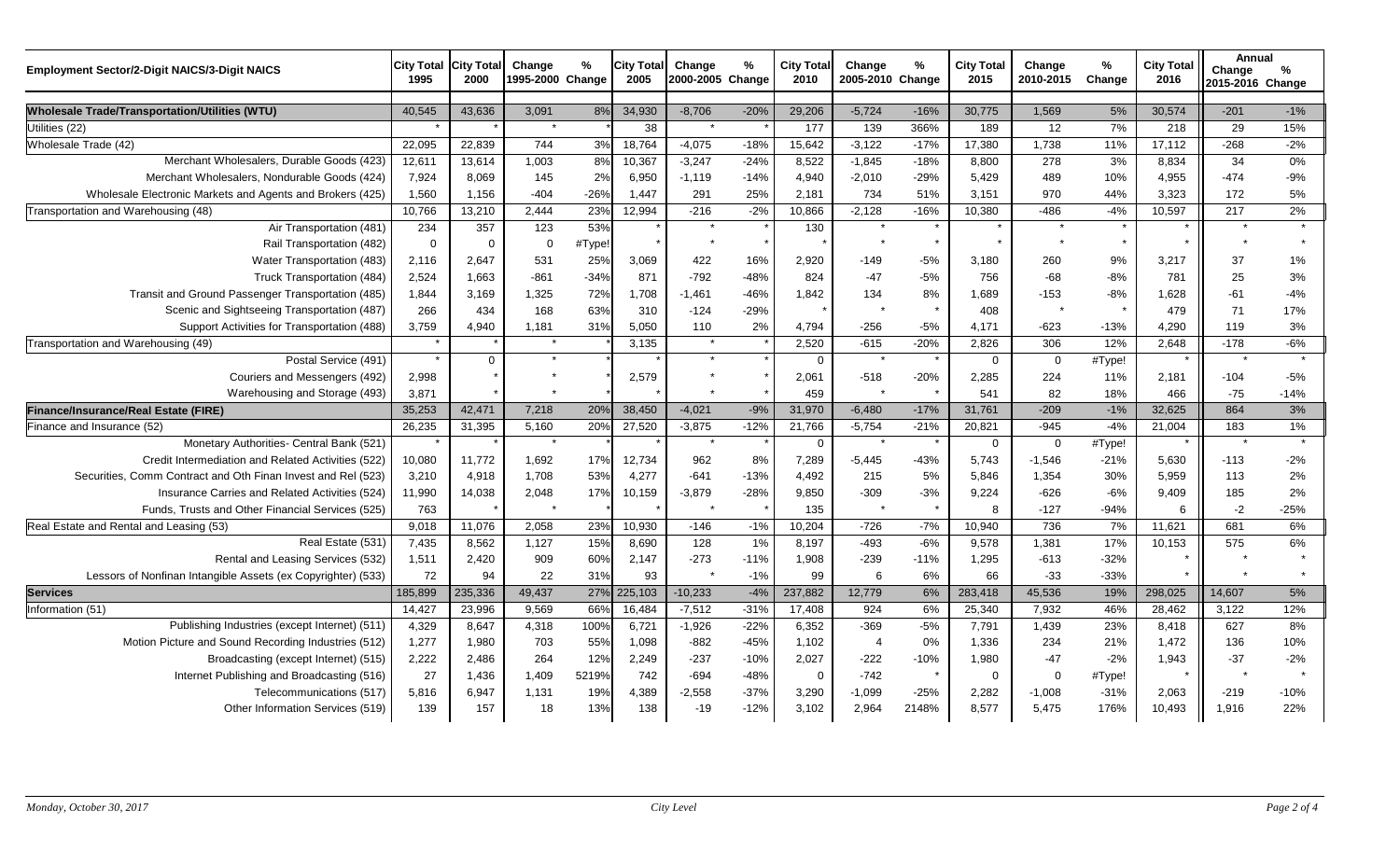| <b>Employment Sector/2-Digit NAICS/3-Digit NAICS</b>           | <b>City Total</b><br>1995 | <b>City Tota</b><br>2000 | Change<br>1995-2000 Change | %          | <b>City Total</b><br>2005 | Change<br>2000-2005 Change | %           | <b>City Total</b><br>2010 | Change<br>2005-2010 Change | %           | <b>City Total</b><br>2015 | Change<br>2010-2015 | %<br>Change | <b>City Total</b><br>2016 | Annual<br>Change<br>2015-2016 Change | %           |
|----------------------------------------------------------------|---------------------------|--------------------------|----------------------------|------------|---------------------------|----------------------------|-------------|---------------------------|----------------------------|-------------|---------------------------|---------------------|-------------|---------------------------|--------------------------------------|-------------|
| Professional, Scientific and Technical Services (54)           | 35,711                    | 47,661                   | 11,950                     | 33%        | 45,873                    | $-1,788$                   | $-4%$       | 50,631                    | 4,758                      | 10%         | 60,274                    | 9,643               | 19%         | 64,041                    | 3,767                                | 6%          |
| Professional, Scientific and Technical Services (541)          | 35,711                    | 47,661                   | 11,950                     | $\sqrt{ }$ | 45,873                    | $-1,788$                   | $\mathbf 0$ | 50,631                    | 4,758                      | $\mathbf 0$ | 60,274                    | 9,643               | 0           | 64,041                    | 3,767                                | $\mathbf 0$ |
| Management of Companies and Enterprises (55)                   | 9,351                     | 11,110                   | 1,759                      | 19%        | 13,063                    | 1,953                      | 18%         | 11,570                    | $-1,493$                   | $-11%$      | 16,679                    | 5,109               | 44%         | 17,564                    | 885                                  | 5%          |
| Administrative and Support and Waste Management and Remed (56) | 13,892                    | 20,419                   | 6,527                      | 47%        | 15,263                    | $-5,156$                   | $-25%$      | 13,221                    | $-2,042$                   | $-13%$      | 14,329                    | 1,108               | 8%          | 13,954                    | $-375$                               | $-3%$       |
| Administrative and Support Services (561)                      | 12,761                    | 18,523                   | 5,762                      | 45%        | 14,354                    | $-4,169$                   | $-23%$      | 11,778                    | $-2,576$                   | $-18%$      | 12,681                    | 903                 | 8%          | 12,225                    | $-456$                               | $-4%$       |
| Waste Management and Remediation Services (562)                | 1,130                     | 1,896                    | 766                        | 68%        | 909                       | $-987$                     | $-52%$      | 1,444                     | 535                        | 59%         | 1,648                     | 204                 | 14%         | 1,729                     | 81                                   | 5%          |
| <b>Educational Services (61)</b>                               | 6,018                     | 7,624                    | 1,606                      | 27%        | 7,703                     | 79                         | 1%          | 9,285                     | 1,582                      | 21%         | 11,074                    | 1,789               | 19%         | 11,684                    | 610                                  | 6%          |
| Health Care and Social Assistance (62)                         | 50,459                    | 56,934                   | 6,475                      | 13%        | 59,014                    | 2,080                      | 4%          | 63,063                    | 4,049                      | 7%          | 72,114                    | 9,051               | 14%         | 75,442                    | 3,328                                | 5%          |
| Ambulatory Health Care Services (621)                          | 18,688                    | 17,704                   | $-984$                     | $-5%$      | 20,771                    | 3,067                      | 17%         | 23,095                    | 2,324                      | 11%         | 25,050                    | 1,955               | 8%          | 26,048                    | 998                                  | 4%          |
| Hospitals (622)                                                | 15,391                    | 20,171                   | 4,780                      | 31%        | 18,885                    | $-1,286$                   | $-6%$       | 19,438                    | 553                        | 3%          | 20,447                    | 1,009               | 5%          | 22,622                    | 2,175                                | 11%         |
| Nursing and Residential Care Facilities (623)                  | 7,471                     | 7,871                    | 400                        | 5%         | 7,658                     | $-213$                     | $-3%$       | 8,566                     | 908                        | 12%         | 8,792                     | 226                 | 3%          | 9,133                     | 341                                  | 4%          |
| Social Assistance (624)                                        | 8,909                     | 11,188                   | 2,279                      | 26%        | 11,700                    | 512                        | 5%          | 11,964                    | 264                        | 2%          | 17,824                    | 5,860               | 49%         | 17,639                    | $-185$                               | $-1%$       |
| Arts, Entertainment and Recreation (71)                        | 6,517                     | 8,225                    | 1,708                      | 26%        | 8,205                     | $-20$                      | 0%          | 9,011                     | 806                        | 10%         | 10,441                    | 1,430               | 16%         | 10,943                    | 502                                  | 5%          |
| Performing Arts, Spectator Sports and Related Industries (711) | 3,099                     | 4,351                    | 1,252                      | 40%        | 4,168                     | $-183$                     | $-4%$       | 4,261                     | 93                         | 2%          | 4,855                     | 594                 | 14%         | 4,875                     | 20                                   | 0%          |
| Museums, Historical Sites and Similar Institutions (712)       | 723                       | 995                      | 272                        | 38%        | 1,156                     | 161                        | 16%         | 1,399                     | 243                        | 21%         | 1,496                     | 97                  | 7%          | 1,614                     | 118                                  | 8%          |
| Amusement, Gambling and Recreation Industries (713)            | 2,695                     | 2,879                    | 184                        | 7%         | 2,880                     | -1                         | 0%          | 3,350                     | 470                        | 16%         | 4,090                     | 740                 | 22%         | 4,454                     | 364                                  | 9%          |
| Accommodation and Food Services (72)                           | 32,198                    | 38,722                   | 6,524                      | 20%        | 39,889                    | 1,167                      | 3%          | 42,005                    | 2,116                      | 5%          | 52,414                    | 10,409              | 25%         | 54,568                    | 2,154                                | 4%          |
| Accommodation (721)                                            | 5,713                     | 6,262                    | 549                        | 10%        | 6,680                     | 418                        | 7%          | 6,833                     | 153                        | 2%          | 7,225                     | 392                 | 6%          | 7,440                     | 215                                  | 3%          |
| Food Services and Drinking Places (722)                        | 26,485                    | 32,460                   | 5,975                      | 23%        | 33,210                    | 750                        | 2%          | 35,172                    | 1,962                      | 6%          | 45,189                    | 10,017              | 28%         | 47,128                    | 1,939                                | 4%          |
| Other Services (except Public Administration) (81)             | 17,327                    | 20,645                   | 3,318                      | 19%        | 19,609                    | $-1,036$                   | $-5%$       | 21,687                    | 2,078                      | 11%         | 20,753                    | $-934$              | $-4%$       | 21,368                    | 615                                  | 3%          |
| Repair and Maintenance (811)                                   | 3,867                     | 3,983                    | 116                        | 3%         | 3,362                     | $-621$                     | $-16%$      | 2,913                     | -449                       | $-13%$      | 3,094                     | 181                 | 6%          | 2,944                     | $-150$                               | $-5%$       |
| Personal and Laundry Services (812)                            | 5,382                     | 6,188                    | 806                        | 15%        | 5,195                     | $-993$                     | $-16%$      | 5,506                     | 311                        | 6%          | 6,198                     | 692                 | 13%         | 6,530                     | 332                                  | 5%          |
| Religious, Grantmaking, Civic, Prof and Similar Orgs (813)     | 5,574                     | 7,245                    | 1,671                      | 30%        | 7,242                     | $-3$                       | 0%          | 7,781                     | 539                        | 7%          | 8,809                     | 1,028               | 13%         | 9,137                     | 328                                  | 4%          |
| Private Households (814)                                       | 2,504                     | 3,229                    | 725                        | 29%        | 3,810                     | 581                        | 18%         | 5,487                     | 1,677                      | 44%         | 2,651                     | $-2,836$            | $-52%$      | 2,757                     | 106                                  | 4%          |
| Retail                                                         | 31,504                    | 41,984                   | 10,480                     | 33%        | 37,286                    | $-4,698$                   | $-11%$      | 36,921                    | $-365$                     | $-1%$       | 56,838                    | 19,917              | 54%         | 60,659                    | 3,821                                | 7%          |
| Retail Trade (44)                                              | 21,999                    | 25,498                   | 3,499                      | 16%        | 23,785                    | $-1,713$                   | $-7%$       | 20,272                    | $-3,513$                   | $-15%$      | 22,438                    | 2,166               | 11%         | 22,396                    | $-42$                                | 0%          |
| Motor Vehicle and Parts Dealers (441)                          | 3,116                     | 3,695                    | 579                        | 19%        | 2,917                     | $-778$                     | $-21%$      | 2,203                     | $-714$                     | $-24%$      | 2,276                     | 73                  | 3%          | 2,397                     | 121                                  | 5%          |
| Furniture and Home Furnishings Stores (442)                    | 1,454                     | 1,993                    | 539                        | 37%        | 1,883                     | $-110$                     | $-6%$       | 1,257                     | $-626$                     | $-33%$      | 1,179                     | $-78$               | $-6%$       | 1,177                     | $-2$                                 | 0%          |
| Electronics and Appliance Stores (443)                         | 1,313                     | 1,168                    | $-145$                     | $-11%$     | 1,313                     | 145                        | 12%         | 1,123                     | $-190$                     | $-14%$      | 1,277                     | 154                 | 14%         | 1,273                     | $-4$                                 | 0%          |
| Bldg Material and Garden Equip and Supplies Dealers (444)      | 2,466                     | 2,362                    | $-104$                     | $-4%$      | 2,190                     | $-172$                     | $-7%$       | 2,036                     | $-154$                     | $-7%$       | 2,159                     | 123                 | 6%          | 2,220                     | 61                                   | 3%          |
| Food and Beverage Stores (445)                                 | 7,216                     | 8,259                    | 1,043                      | 14%        | 7,841                     | $-418$                     | $-5%$       | 7,648                     | $-193$                     | $-2%$       | 9,265                     | 1,617               | 21%         | 8,948                     | $-317$                               | $-3%$       |
| Health and Personal Care Stores (446)                          | 1,610                     | 1,766                    | 156                        | 10%        | 2,100                     | 334                        | 19%         | 2,110                     | 10                         | 0%          | 2,340                     | 230                 | 11%         | 2,359                     | 19                                   | 1%          |
| Gasoline Stations (447)                                        | 1,133                     | 973                      | $-160$                     | $-14%$     | 728                       | $-245$                     | $-25%$      | 668                       | $-60$                      | $-8%$       | 640                       | -28                 | $-4%$       | 624                       | $-16$                                | $-3%$       |
| Clothing and Clothing Accessories Stores (448)                 | 3,691                     | 5,283                    | 1,592                      | 43%        | 4,815                     | $-468$                     | $-9%$       | 3,226                     | $-1,589$                   | $-33%$      | 3,303                     | 77                  | 2%          | 3,398                     | 95                                   | 3%          |
| Retail Trade (45)                                              | 9,504                     | 16,485                   | 6,981                      | 73%        | 13,501                    | $-2,984$                   | $-18%$      | 16,648                    | 3,147                      | 23%         | 34,400                    | 17,752              | 107%        | 38,262                    | 3,862                                | 11%         |
| Sporting Goods, Hobby, Book and Music Stores (451)             | 2,528                     | 3,366                    | 838                        | 33%        | 3,246                     | $-120$                     | $-4%$       | 2,726                     | $-520$                     | $-16%$      |                           |                     |             |                           |                                      |             |
| General Merchandise Stores (452)                               | 3,078                     | 3,102                    | 24                         | 1%         | 3,272                     | 170                        | 5%          | 5,086                     | 1,814                      | 55%         | 5,742                     | 656                 | 13%         | 5,588                     | -154                                 | $-3%$       |
| Miscellaneous Store Retailers (453)                            | 3,194                     | 3,489                    | 295                        | 9%         | 3,026                     | $-463$                     | $-13%$      | 2,558                     | $-468$                     | $-15%$      | 3,294                     | 736                 | 29%         | 3,473                     | 179                                  | 5%          |
| Nonstore Retailers (454)                                       | 705                       | 6,529                    | 5,824                      | 826%       | 3,957                     | $-2,572$                   | $-39%$      | 6,279                     | 2,322                      | 59%         |                           |                     |             |                           |                                      |             |
| <b>Government</b>                                              | 51,571                    | 47,565                   | $-4,006$                   | $-8%$      | 46,453                    | $-1,112$                   | $-2%$       | 48,468                    | 2,015                      | 4%          | 46,615                    | $-1,853$            | $-4%$       | 47,555                    | 940                                  | 2%          |
| <b>Education</b>                                               | 28,625                    | 32,094                   | 3,469                      | 12%        | 34,872                    | 2,778                      | $9\%$       | 34,570                    | $-302$                     | $-1%$       | 38,050                    | 3,480               | 10%         | 39,043                    | 993                                  | 3%          |